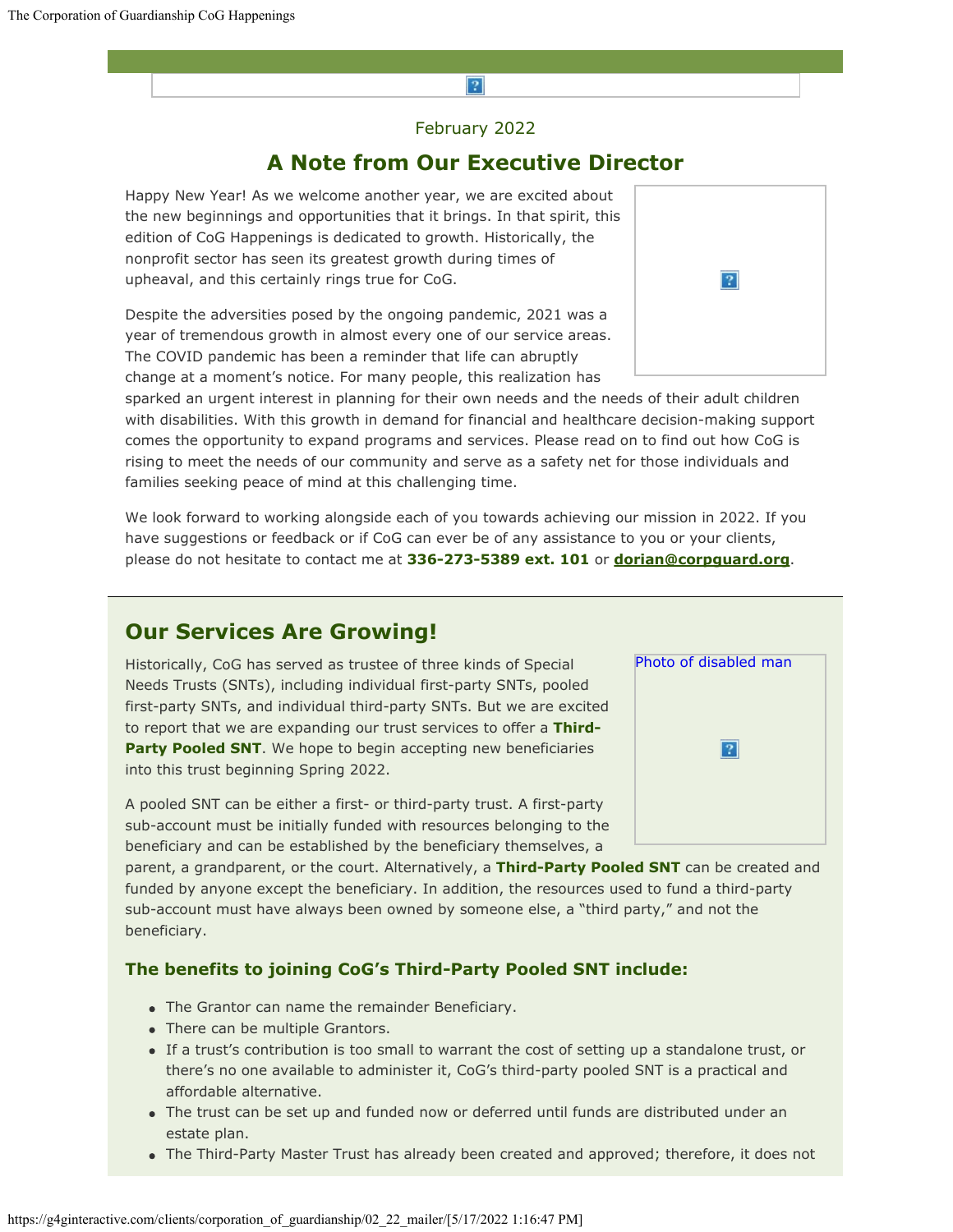require an attorney to prepare a trust document.

- CoG holds beneficiaries' money in a pooled account with money from other participants, reducing investment and administrative expenses, which is ideal for smaller trusts.
- As we do with all trusts, CoG keeps accurate records of each sub-account within the pool and makes distributions from an individual sub-account.
- Each participant will receive investment income and pay investment expenses, according to the percentage each participant represents as part of the total pool.

For more information about CoG's Third-Party Pooled Trust, please contact Hannah Vaughan, General Counsel, at **[hannah@corpguard.org](mailto:hannah@corpguard.org)**.

# **Our Team Is Growing!**

Photo of the CoG team February, 2022

 $\vert 2 \vert$ 

### **Corporation of Guardianship Team**

Back Row: Carey Rongitsch, Saskia Barnard, Sarah Ward, Dorian Sylvester, Maria Gonzalez, Sammi Bailey, and Tiffany Simmons. Front Row: Anne Johns, Candy Albrecht, Hannah Vaughan, and Sonya Tomlinson.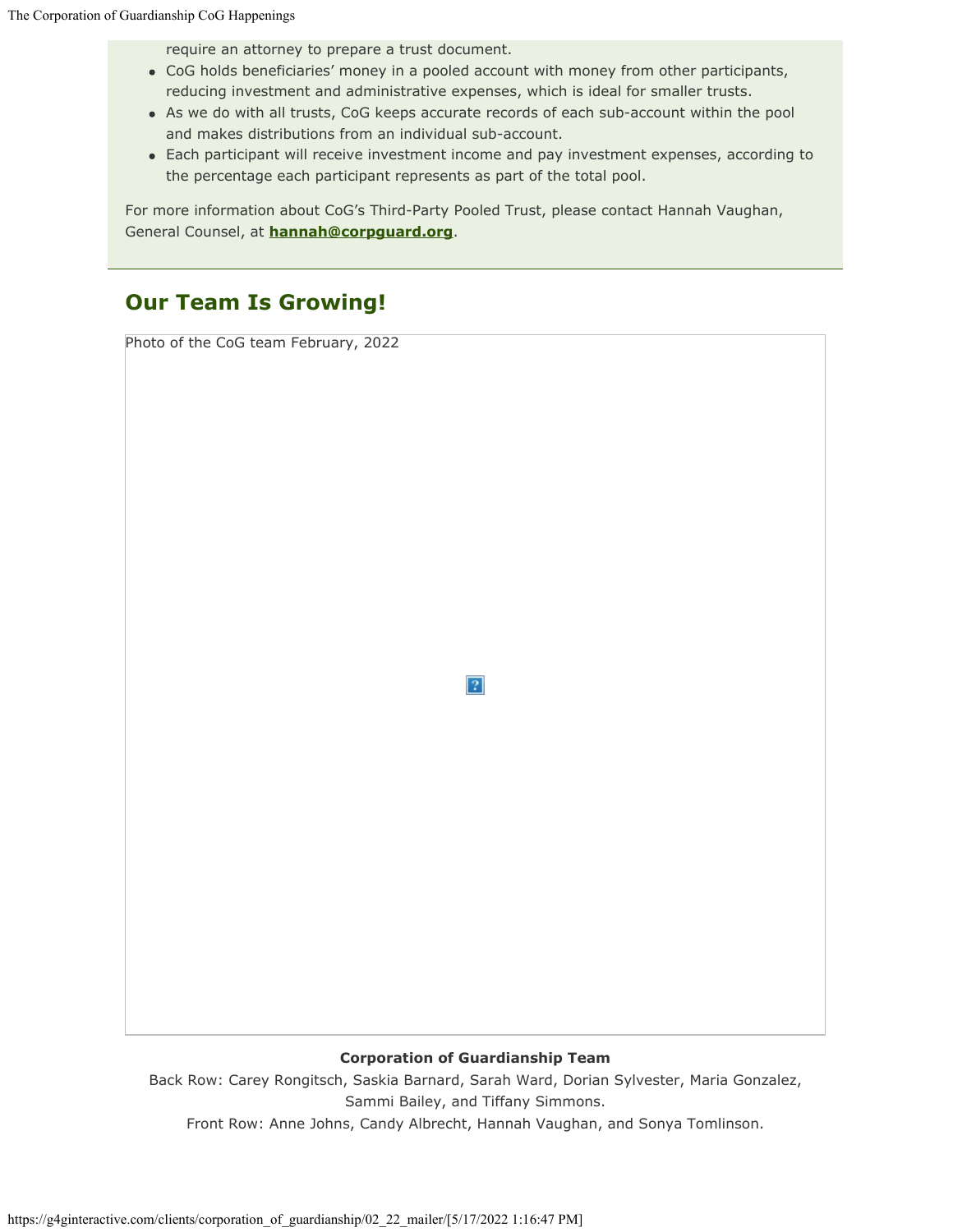### **Introducing Tiffany Simmons, Elder Justice Care Manager**



[C](https://corpguard.org/)oG is excited to announce that we have been awarded a two-year grant to launch a new service area, Elder Justice Care Management. Tiffany, a native of High Point, loves to spend time with her family. She is married with two girls, and she loves watching them succeed in their own lives and careers. Tiffany also enjoys traveling— whether to try a new experience just down the road or to a faraway country. Her passion is helping people become their best selves and building support and resources to best serve each person. Her work experience has primarily been agency counseling and casework. She spent 15 years working with Arc of High Point, now Monarch. She

finds it especially rewarding to work with special populations—those with special needs, substance abuse, and mental illness—to achieve goals they previously discouraged from striving towards.

In the role of Elder Justice Care Manager, Tiffany provides care management services for clients who have either been victims of elder abuse, neglect, and/or exploitation or who are at risk of being victimized and who do not meet the criteria for Adult Protective Services (APS) but who are in need of support to ensure their safety and well-being; or those individuals who have received intervention through APS but who continue to be at-risk and require additional assistance to prevent revictimization. In addition, Tiffany serves as a victim advocate and facilitator of communication to help the client navigate the complex criminal justice and social service systems.

For more information about CoG's Elder Justice Care Management services, please contact Tiffany at **[tiffany@corpguard.org](mailto:tiffany@corpguard.org)**.

### **Introducing Sammi Bailey, Executive Assistant**



[W](https://corpguard.org/)e are also excited to introduce Sammi Bailey, who is bringing her enthusiasm and expertise to the newly created Executive Assistant role on the CoG team. Born and raised in Greensboro, Sammi attended Grimsley High School and the University of South Carolina, where she obtained a degree in Human Resource Management and Marketing. She brings a blend of experience from both the local nonprofit and nationwide corporate sectors. She enjoys spending time with her loved ones and dog, though most of her free time is currently spent planning her upcoming wedding. She is an avid sports fan and foodie who enjoys both cooking and eating adventurously!

As Executive Assistant, Sammi wears many different hats at CoG to help the organization run smoothly. One of Sammi's primary roles is to serve as the first point of contact for prospective clients. Having a dedicated team member focused on intake has allowed us to improve our internal procedures to make our intake process less cumbersome for families, referring professionals, and staff alike. Through phone and email conversations with prospective clients, Sammi will learn the details of their needs, manage each step of the onboarding process, and help to ensure that CoG meets the client's needs and expectations.

To refer a prospective client to CoG, please contact Sammi at **[sammi@corpguard.org](mailto:sammi@corpguard.org)**.